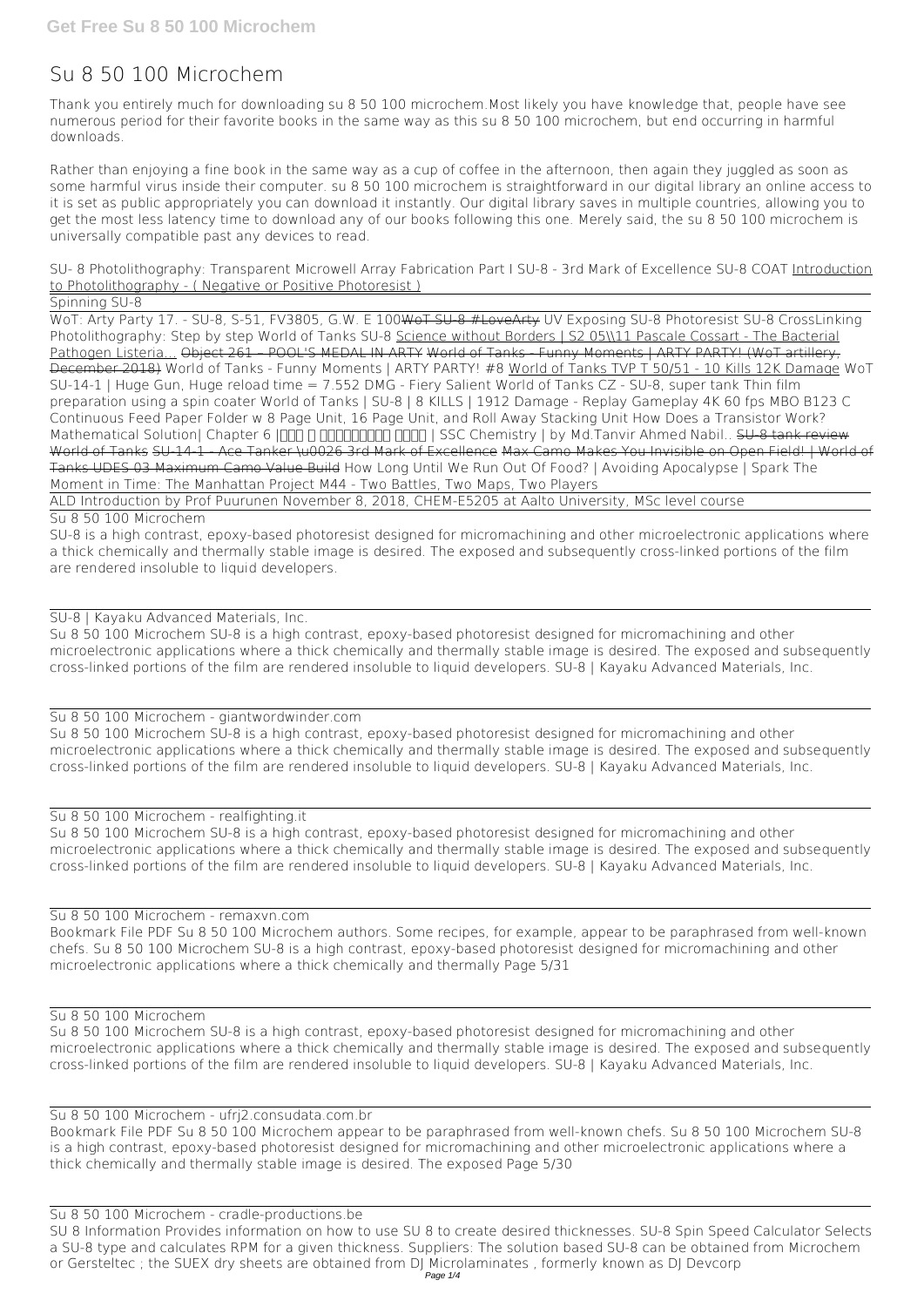#### SU-8 photoresist - Wikipedia

From the SU-8 datasheets (Microchem): SU-8 has good mechanical properties, therefore hard bakes are normally not required. For applications where the imaged resist is to be left as part of the final device, the resist may be ramp/step hard baked between 150-200°C on a hot plate or in a convection oven to further cross link the material. Bake times

SU-8 Photoresist Processing - School of Engineering Download Su 8 50 100 Microchem Su 8 50 100 Microchem Eventually, you will completely discover a supplementary experience and finishing by spending more cash. nevertheless when? complete you understand that you require to get those all needs in the manner of having significantly cash? Why don't you Page 1/8

Su 8 50 100 Microchem - gotnd.vkoudo.whatisanadrol.co Kayaku Advanced Materials (previously MicroChem Inc and Microlithography Chemical Corp.), 200 Flanders Road, Westborough, MA 01581 USA, Tel: +1 617-965-5511 under the name SU-8 ### with different viscosities (SU-8 5; SU-8 10; SU-8 25; SU-8 50; SU-8 100), the SU8-2000 ### where the standard GBL solvent is replaced by cyclopentanone and has ...

MEMScyclopedia - free MEMS encyclopedia SU-8 3000 has been formulated for improved adhesion and reduced coating stress. It is being used where high bond strength and improved flexibility for microstructure fabrication is desired. As a result, adhesion to the substrate is greatly improved.

SU-8 3000 for microstructure fabrication | Kayaku Advanced ...

Su 8 50 100 Microchem - waters.myprota.me SU-8 is optically transparent at 632.8 nm as well as at the telecommunications wavelengths of 1330 nm and 1550 nm. SU-8 is therefore a suitable material for optical waveguides.

Su 8 50 100 Microchem - vitaliti.integ.ro Preparation of a micropatterned rigid uc irvine su 8 developer multi variable height **HHHH** HE 4science Microchem Nippon Kayaku Photoresists Teltec Asiannellicochem Su 8 Developer **INNER IN ANDRE ISLANDES** 8 50 100 Sheet MicrochemLamination Station Dry Film […]

Su 8 Developer Microchem - The Best Developer Images When SU-8 is exposed to UV light its molecular chains cross-link, causing the SU-8 to solidify. SU-8 is highly transparent in the ultraviolet range. This allows for the fabrication of relatively thick (hundreds of micrometers) structures with nearly vertical side walls. Two companies have licenses from IBM to sell SU-8: MicroChem and Gersteltec.

SU-8 Information/SU-8 Thickness/SU-8 Spin Speed/SU-8 Bake ... KAYAKU ADVANCED MATERIALS INC PHOTORESIST SU-8 2075 500ML . Manufacturer: KAYAKU ADVANCED MATERIALS INC Y111074 0500L1GL This product was recently added by customer request, and is available for your convenience. We strive to provide our customers with a one-stop shop for the entire scientific supplies category.

KAYAKU ADVANCED MATERIALS INC PHOTORESIST SU-8 2075 500ML ...

SU-8 2000 resists are available in twelve standard viscosities. This processing guideline document addresses six products: SU-8 2000.5, SU-8 2002, SU-8 2005, SU-8 2007, SU-8 2010 and SU-8 2015. Figures 1.a. and 1.b. provide the information required to select the appropriate SU-8 2000 resist and spin conditions to achieve the desired film thickness.

Technology/Engineering/Mechanical A bestselling MEMS text...now better than ever. An engineering design approach to Microelectromechanical Systems, MEMS and Microsystems remains the only available text to cover both the electrical and the mechanical aspects of the technology. In the five years since the publication of the first edition, there have been significant changes in the science and technology of miniaturization, including microsystems technology and nanotechnology. In response to the increasing needs of engineers to acquire basic knowledge and experience in these areas, this popular text has been carefully updated, including an entirely new section on the introduction of nanoscale engineering. Following a brief introduction to the history and evolution of nanotechnology, the author covers the fundamentals in the engineering design of nanostructures, including fabrication techniques for producing nanoproducts, engineering design principles in molecular dynamics, and fluid flows and heat transmission in nanoscale substances. Other highlights of the Second Edition include: \* Expanded coverage of microfabrication plus assembly and packaging technologies \* The introduction of microgyroscopes, miniature microphones, and heat pipes \* Design methodologies for thermally actuated multilayered device components \* The use of popular SU-8 polymer material Supported by numerous examples, case studies, and applied problems to facilitate understanding and real-world application, the Second Edition will be of significant value for both professionals and senior-level mechanical or electrical engineering students.

Microelectromechanical systems (MEMS) are evolving into highly integrated technologies for a variety of application areas. Add the biological dimension to the mix and a host of new problems and issues arise that require a broad understanding of Page 2/4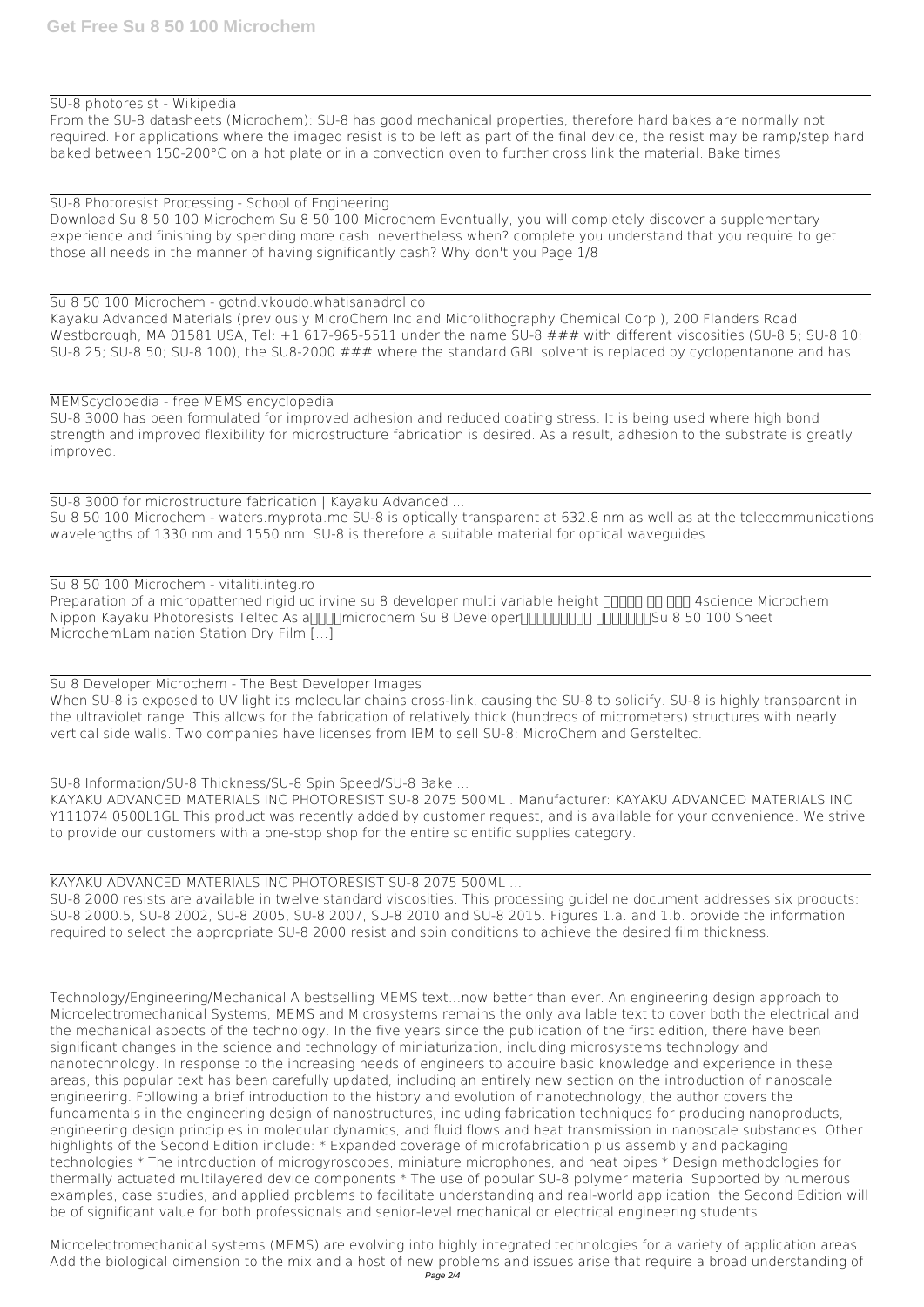## **Get Free Su 8 50 100 Microchem**

aspects from basic, materials, and medical sciences in addition to engineering. Collecting the efforts of renowned leaders in each of these fields, BioMEMS: Technologies and Applications presents the first wide-reaching survey of the design and application of MEMS technologies for use in biological and medical areas. This book considers both the unique characteristics of biological samples and the challenges of microscale engineering. Divided into three main sections, it first examines fabrication technologies using non-silicon processes, which use materials that are appropriate for medical/biological analyses. These include UV lithography, LIGA, nanoimprinting, injection molding, and hot-embossing. Attention then shifts to microfluidic components and sensing technologies for sample preparation, delivery, and analysis. The final section outlines various applications and systems at the leading edge of BioMEMS technology in a variety of areas such as genomics, drug delivery, and proteomics. Laying a cross-disciplinary foundation for further development, BioMEMS: Technologies and Applications provides engineers with an understanding of the biological challenges and biological scientists with an understanding of the engineering challenges of this burgeoning technology.

Now in its Third Edition, the Artech House bestseller, Fundamentals and Applications of Microfluidics, provides engineers and students with the most complete and current coverage of this cutting-edge field. This revised and expanded edition provides updated discussions throughout and features critical new material on microfluidic power sources, sensors, cell separation, organ-on-chip and drug delivery systems, 3D culture devices, droplet-based chemical synthesis, paper-based microfluidics for point-of-care, ion concentration polarization, micro-optofluidics and micro-magnetofluidics. The book shows how to take advantage of the performance benefits of microfluidics and serves as an instant reference for state-of-the-art microfluidics technology and applications. Readers find discussions on a wide range of applications, including fluid control devices, gas and fluid measurement devices, medical testing equipment, and implantable drug pumps. Professionals get practical guidance in choosing the best fabrication and enabling technology for a specific microfluidic application, and learn how to design a microfluidic device. Moreover, engineers get simple calculations, ready-to-use data tables, and rules of thumb that help them make design decisions and determine device characteristics quickly.

Central to the better understanding of both molecular mechanisms and disease, cell migration plays an essential role in a variety of biological processes and is now the subject of intense study using an array of powerful new technologies. In Cell Migration: Developmental Methods and Protocols, researchers describe in step-by-step detail their most successful techniques for studying the macromolecular machinery of cell movement. These readily reproducible protocols include a wide range of novel and state-of-the-art methodologies, as well as many classic methods, for use in cultured cells, different model organisms, and specialized cells in both normal development and disease. Highlights include basic assays that apply to all cell migration studies in vitro, assays in various model organisms, and assays for cancer cells, endothelial cells, and neurons both in vitro and in animal models. The authors also offer several novel approaches to the study of cell migration, as well as extensive coverage of cell migration studies in developmental and disease models. The protocols follow the successful Methods in Molecular BiologyTM series format, each offering step-by-step laboratory instructions, an introduction outlining the principle behind the technique, lists of the necessary equipment and reagents, and tips on troubleshooting and avoiding known pitfalls. Comprehensive and highly practical, Cell Migration: Developmental Methods and Protocols offers researchers easy access to many readily reproducible techniques for the optimally productive investigation of cell migration in today's interdisciplinary experimental environment.

The search for cleaner, cheaper, smaller and more efficient energy technologies has to a large extent been motivated by the development of new materials. The aim of this collection of articles is therefore to focus on what materials-based solutions can offer and show how the rationale design and improvement of their physical and chemical properties can lead to energy-production alternatives that have the potential to compete with existing technologies. In terms of alternative means to generate electricity that utilize renewable energy sources, the most dramatic breakthroughs for both mobile (i.e., transportation) and stationary applications are taking place in the fields of solar and fuel cells. And from an energy-storage perspective, exciting developments can be seen emerging from the fields of rechargeable batteries and hydrogen storage.

The Eighth International Conference on Miniaturized Systems in Chemistry and Life Science - B5Tas 2004 - is an annual meeting focusing on the research, development and application of miniaturized technologies and methodologies in chemistry and life science. The conference is celebrating its tenth anniversary after the first workshop at the University of Twente, The Netherlands in 1994. This research field is rapidly developing and changing towards a domain where core competence areas such as microfluidics, micro- and nanotechnology, materials science, chemistry, biology, and medicine are melting together to a truly interdisciplinary meeting place. This volume is the first in a two volume set, a valuable reference collection to all working in this field.

Microelectromechanical systems (MEMS) refer to a collection of micro-sensors and actuators, which can react to environmental change under micro- circuit control. The integration of MEMS into traditional Radio Frequency (RF) circuits has resulted in systems with superior performance levels and lower manufacturing costs. The incorporation of MEMS based fabrication technologies into micro and millimeter wave systems offers viable routes to ICs with MEMS actuators, antennas, switches and transmission lines. The resultant systems operate with an increased bandwidth and increased radiation efficiency and have considerable scope for implementation within the expanding area of wireless personal communication devices. This text provides leading edge coverage of this increasingly important area and highlights the overlapping information requirements of the RF and MEMS research and development communities. \* Provides an introduction to micromachining techniques and their use in the fabrication of micro switches, capacitors and inductors \* Includes coverage of MEMS devices for wireless and Bluetooth enabled systems Essential reading for RF Circuit design practitioners and researchers requiring an introduction to MEMS technologies, as well as practitioners and researchers in MEMS and silicon technology requiring an introduction to RF circuit design.

MEMS devices are finding increasingly widespread use in a variety of settings, from chemical and biological analysis to